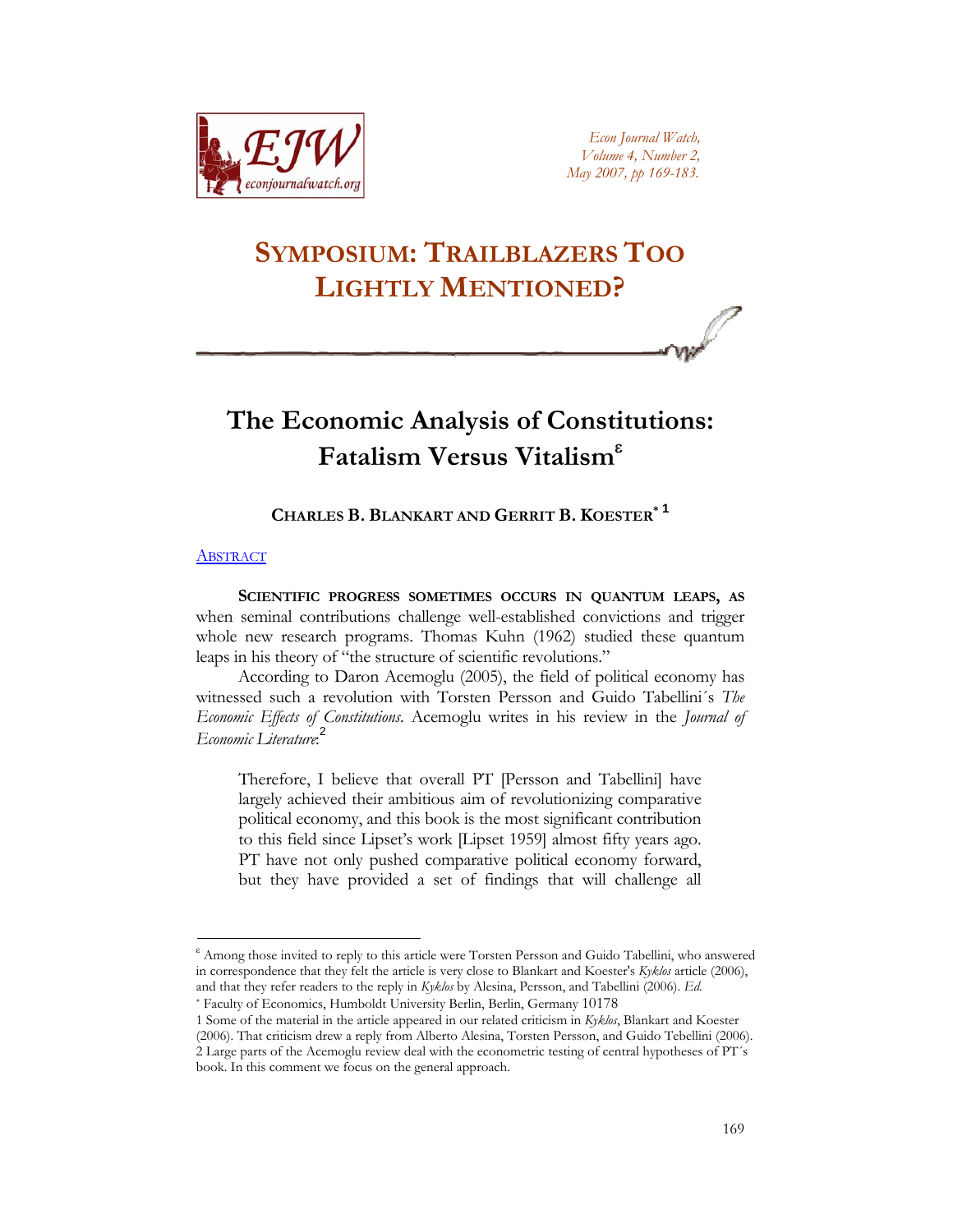## BLANKART AND KOESTER

economists and social scientists, and likely pave the way for a large body of new work in this area. (Acemoglu 2005, 1043)

Acemolgu suggests that what PT have achieved amounts to more than the entire comparative politics literature of the past fifty years:

Only a very brave or uninformed scholar could attempt to write on comparative political economy without seriously studying this book, and only a very stubborn researcher would have his or her posteriors remain unchanged after studying it. PT have already achieved something very few scholars can: a body of work for not only the current generation of researchers, but also for the next generation. In fact, the impact of the book might even be greater than this discussion suggests. If the results indeed correspond to the causal effects of the form of government and electoral rules on policies and economic outcomes as PT claim, we have learned more with this book than from the entire comparative politics literature of the past fifty years. (Acemoglu 2005, 1033)

## **A BLINKERED VIEW**

For not-so-brave and not-so-uninformed scholars, however, Acemoglu´s evaluation of *The Economic Effects of Constitutions*, and the book itself, contain some surprises.

Acemoglu quotes from the introduction of the book, where Persson and Tabellini describe the objectives of their inquiries:

We would like to answer questions like the following: If the United Kingdom were to switch its electoral rule from majoritarian to proportional, how would this affect the size of its welfare state or its budget deficit? If Argentina were to abandon its presidential regime in favour of a parliamentary form of government, would this facilitate the adoption of sound policies toward economic development? (Persson and Tabellini 2003, 7, and quoted by Acemoglu 2005, 1027)

Questions of comparative constitutional analysis such as these have been studied for a long time by economists of the so-called public choice traditio[n3,](#page-1-0) e.g., in *The Calculus of Consent* by Buchanan and Tullock (1962) and *Constitutional Democracy* by Mueller (1996), and in the huge literature based on such works, including the journals *Public Choice* (established 1968) and *Constitutional Political Economy* (established 1990). But in the whole of PT's book there is barely a

<span id="page-1-0"></span><sup>3</sup> See Grofman (2004) or Dennis Mueller´s *Public Choice III* (2003) for a discussion of the foundation of the public choice approach. We focus on the so-called Virginia School of public choice (see Mitchell 2001).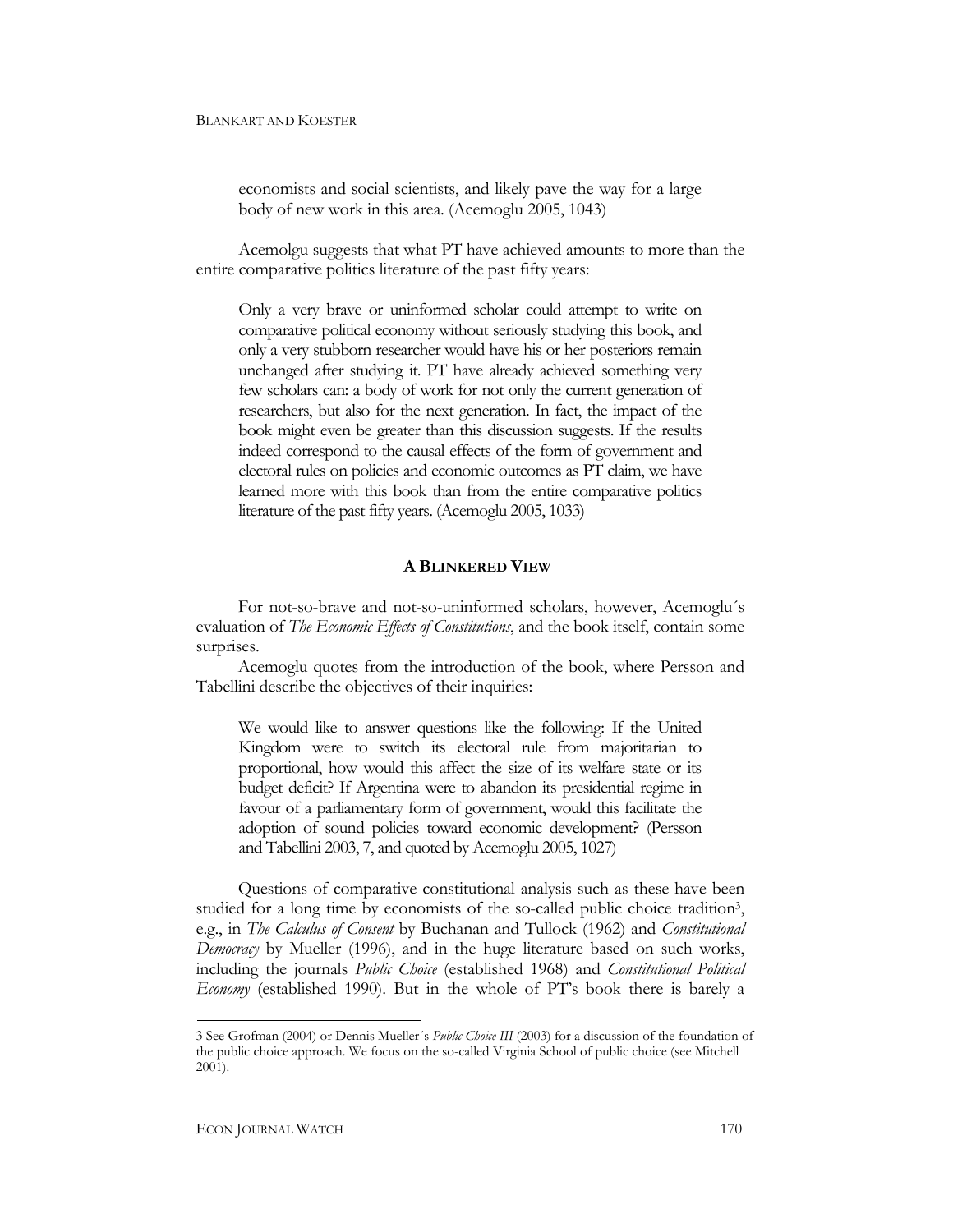footnote to public choice (by which we mean to include the public-choice oriented literature of constitutional political economy). PT reject this literature, or even deny its existence. Right in the beginning of their book they write:

Surprising as it may seem, social scientists have not, until very recently, really addressed the question of constitutional effects on economic policy and economic performance (Persson and Tabellini 2003)[.4](#page-2-0)

Without acknowledging the public-choice/constitutional literature, PT prefer to cite their own work and the literature of political science, which they consult extensively. Likewise, Acemoglu (2005, 1043) reviews the preceding literature but refers – with the exception of the classical contributions of Arrow, Black, Downs and Hotelling and Stigler's work on regulation - solely to the work of the political scientist and the sociologist Seymour Martin Lipset (1959).

How can researchers like Persson, Tabellini, and Acemoglu completely ignore the public choice tradition? We would argue that the reason is a very skewed reception of the public choice approach. In the guest introduction of an earlier and highly related book by Persson and Tabellini, *Political Economics* (2000), Christian Schultz writes:

Political Economics has become one of the most active research areas in the last decades. Building on earlier work of the Public Choice school, rational expectations macroeconomics, and game theory, Political Economics *has taken the next step by including rational voters, parties and politicians in the models* (Schultz 2000, xv, emphasis added).

Public choice is alluded to as a mere stepping stone in the formation of political economics, the "new approach." Elsewhere, Persson, Roland, and Tabellini articulate a rationale for such light treatment:

Traditional neoclassical theory is entirely normative and assumes a benevolent planner with a well-defined social welfare function. This has been criticized as a caricature by the Public Choice school, which argues that politicians rationally follow their self-interest. Positive Public Choice theory, however, typically relies on an alternative caricature: the malevolent Leviathan policy maker that replaces the benevolent Pigouvian planner and is solely maximizing her own rents. *The voters' interest and the possible conflicts among them are generally disregarded, and political institutions do not play any part in the analysis*. To put it more bluntly: both traditions lack micro-political foundations. Building a bridge between these two traditions – combining their main insights – is an important task for public finance. This requires addressing the above questions regarding how well democratic institutions align the interests of

<span id="page-2-0"></span><sup>4</sup> We classify economics as a social science. See e.g. Frey (1999).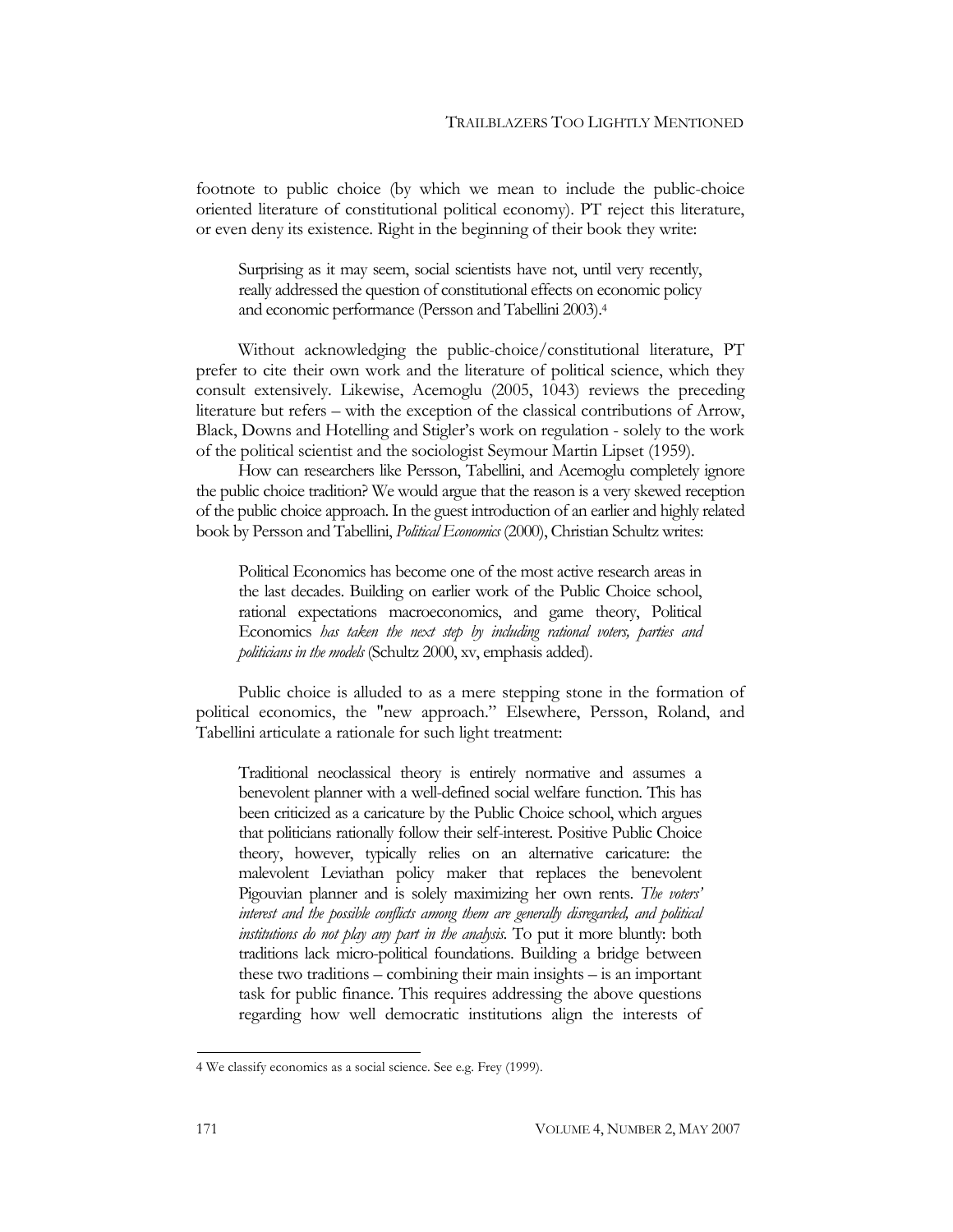voters and the incentives of self-interested politicians. (Persson, Roland, and Tabellini 1998, 686-687, emphasis added)

As public choice – in the view of political economics – is restricted to the study of the 'Leviathan' and includes neither voters, nor conflicts between them, nor political institutions, it becomes clear how political economists can claim the introduction of models that include rational voters, politicians, and parties to be "the next step" in the economic analysis of politics.

For a public-choice scholar, however, this view is astonishing. How could one possibly overlook the public-choice research on representative democracies that dates at least back to Anthony Downs (1957), Gordon Tullock (1967), Riker and Ordeshook (1968, 1973), and Ashenfelter and Kelley (1975), and covers a huge variety of models (e.g., deterministic voting models, probabilistic voting models, and legislative bargaining models) that all include rational voters, political parties, and politicians? Indeed, even Anthony Down's *Economic Theory of Democracy* (1957) – one of the early contributions to public choice – already builds on the assumptions of rational voters, political parties, and politicians. More pointedly: how can one criticize public choice for disregarding political institutions when James M. Buchanan received a Nobel Prize largely for his work on the economic analysis of those very institutions? Public choice work that integrates analyses of political institutions include for example Crain and Tollison (1979) on the executive, Kimenyi, Shughart and Tollison on the judiciary (1985), or Niskanen on bureaucracy (1975).

Hence, PT and Acemoglu keep their eyes shut to public choice. As noted, they want to compare the consequences of alternative constitutions found in the world. Persson and Tabellini (2000, 2003) focus on two constitutional polarities: (1) majoritarian versus proportional electoral systems, and (2) presidential versus parliamentary forms of government. Using as a benchmark the social optimum as defined by the Samuelson condition for public-good provision and zero rents to the politicians,<sup>5</sup> they find every constitutional combination to exhibit shortcomings, especially in three dimensions: the amount of public goods provided, redistributive transfers to politically powerful minorities, and rents to politicians. Which of the three is more pronounced depends on the particular constitutional combination. More variables, e.g., total government spending, adjustments to shocks, deficits, and structural policies, are analyzed, especially in PT 2003, but we focus on the main variables discussed in PT 2000.

In a parliamentary regime the legislators of the majority coalition form the government and dictate the policy. To sustain their electoral support they promote the joint interests of their voters and therefore concentrate spending on relatively broad-based programs such as public goods and general transfers. So the level of public good provision is relatively close to the "ideal level" characterized by the Samuelson condition, although the ideal level is not actually

<span id="page-3-0"></span><sup>5</sup> See Persson and Tabellini (2000, 254).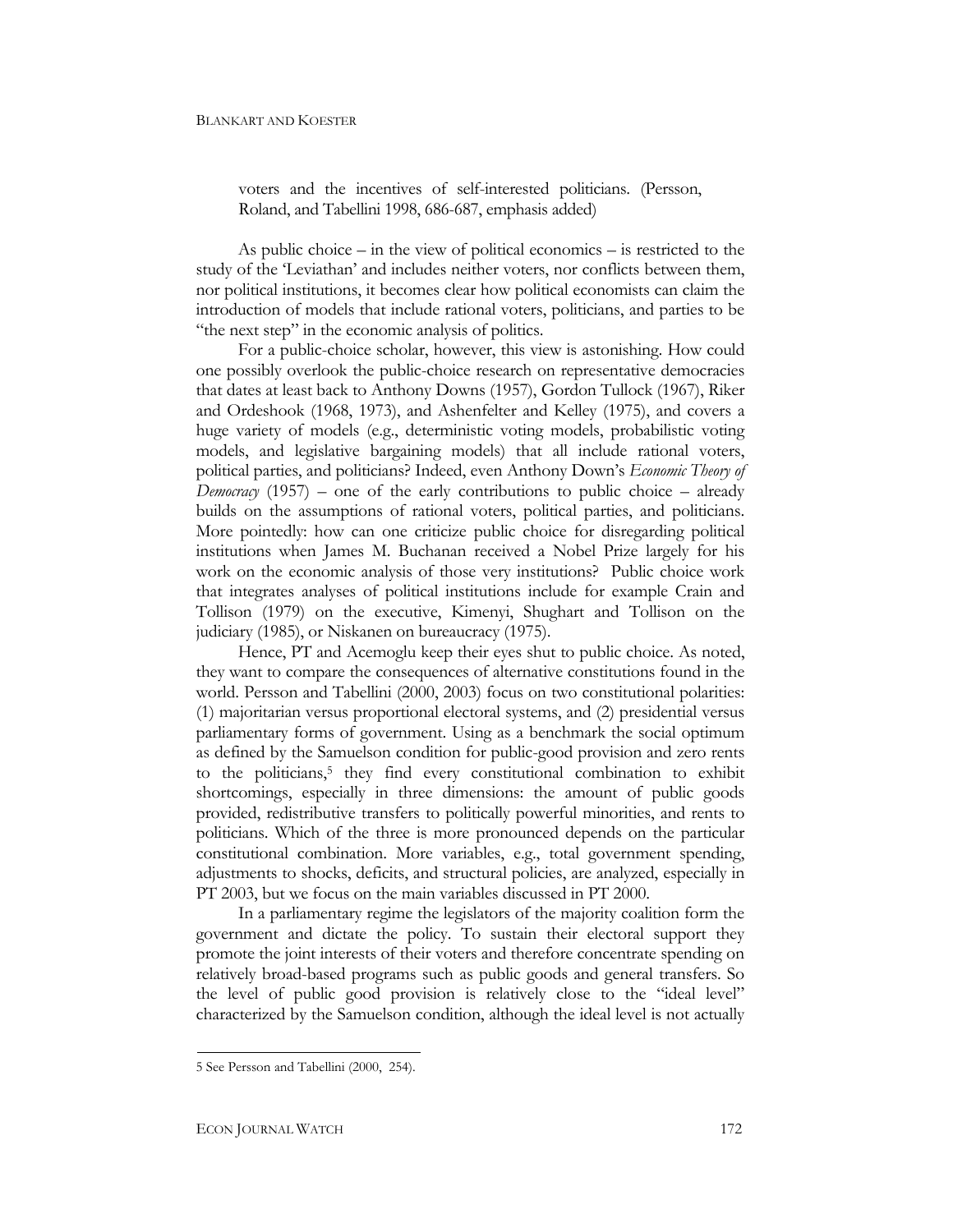reached, as the majority coalition focuses on its voters, not the whole population. But the relatively satisfactory level of public goods comes at the expense of large special-interest rents and large rents to politicians, as the government is largely unconstrained in privileging special-interest groups that are part of the majority coalition, and few checks and balances prevent rent extraction by politicians.

In presidential systems, in contrast, there is no firm parliamentary majority. Therefore powerful officeholders such as the heads of the US congressional committees dictate the agenda and try to play off one minority against another. Politicians' promotion of minority interests and the absence of a parliamentary majority make for weaker incentives than in a parliamentary system to provide public goods, resulting in underprovision. But the presidential veto power allows for better prevention of special-interest rent extraction by rent-seeking politicians than in a parliamentary system.

|                    |               | <b>Electoral System</b>                                                                                                         |                                                                                                                  |
|--------------------|---------------|---------------------------------------------------------------------------------------------------------------------------------|------------------------------------------------------------------------------------------------------------------|
|                    |               | Majoritarian                                                                                                                    | Proportional                                                                                                     |
| Form of Government | Parliamentary | Large rents to<br>politicians<br>Large special-interest<br>rents<br>Strong underprovision<br>of public goods                    | Very large rents to<br>politicians<br>Very large special-<br>interest rents<br>Underprovision of<br>public goods |
|                    | Presidential  | Very small rents to<br>politicians<br>Very small special-<br>interest rents<br>Very severe<br>underprovision of<br>public goods | Small rents to<br>politicians<br>Small special-interest<br>rents<br>Severe underprovision<br>of public goods     |

## **Figure 1: The Economic Effects of Constitutions (Persson and Tabellini)**

Note: Figure based on Persson and Tabellini (2003; 2003).

With respect to electoral rules, the authors educe similar effects. Compared to a proportional electoral system, a majoritarian system leads to increased competition between the political parties and helps therefore to restrict rent-seeking activities aiming at transfers to politically powerful minorities. But underprovision of public goods is more severe, as spending is targeted only at the marginal districts (especially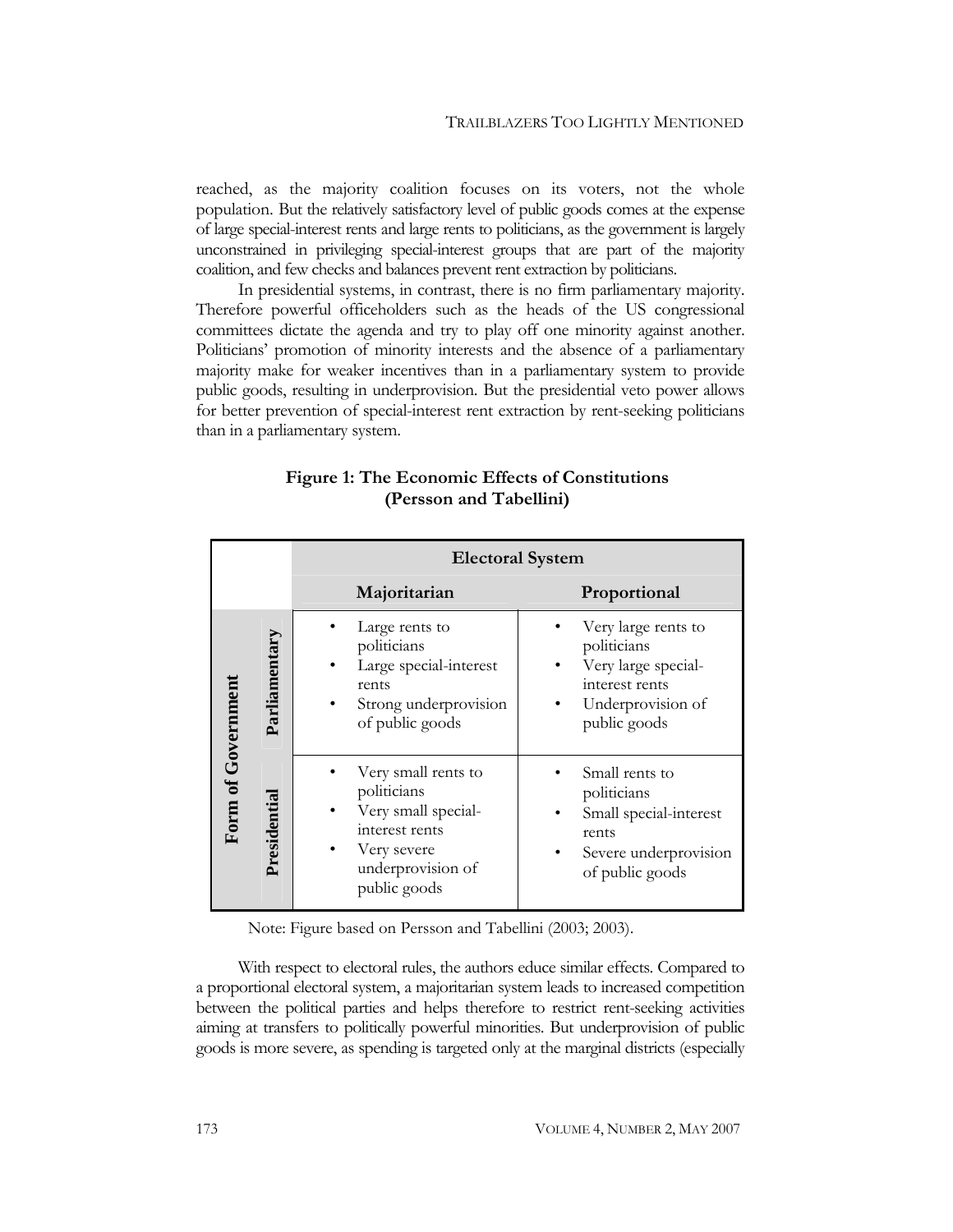### BLANKART AND KOESTER

if the districts are small), while the safe districts are neglected. In proportional systems, on the other hand, more – and in particular more broad-based – spending can be expected (especially if districts are large), as all votes are equally important in the election. But competition and accountability are weaker, because representatives' efforts are internalized to a lesser extent and so rents to politicians tend to be larger.

Bringing the effects together, a trade-off between limiting politician rents and public good provision results for both the choice of electoral rule and the form of government. Combining different electoral rules and forms of government leads to four main regimes, which are summarized in a simplified form in Figure 1.

In an extensive cross-sectional empirical analysis, Persson and Tabellini find their derived trade-offs at least partly supported (see, for a summary, Persson and Tabellini 2003, 269f.). The influence of electoral rules on public-good provision, rents to politicians, and rents to interest groups comes out fairly clearly. Concerning the form of government, they state that their empirical results are largely inconclusive.

## **A PUBLIC-CHOICE PERSPECTIVE ON CONSTITUTIONAL POLITICAL ECONOMY**

Does the discussed approach of political economics, by virtue of its advances in the current literature, allow us to dispense with public choice in constitutional political economy? To discuss this question we need not delve into a detailed evaluation of the theory of political economics, nor a critique of possible weaknesses in the argument, nor a detailed examination of the empirical claims. Instead, we focus on the central character and purpose of the research, by comparing the proclaimed ends of the research with its results.

Returning to a quotation provided above, we ask: Suppose that British or Argentinean citizens are confronted with the trade-offs identified by Persson and Tabellini and summarized in Figure 1. What should they do? What assistance does political economics give them?

Persson and Tabellini might say:

'Look, you are in a situation of second best. Switching from parliamentary to presidential democracy or from a majoritarian to a proportional system may not improve your situation. You may discover that you got out of the frying pan but straight into the fire and will never reach the social optimum as defined by the Samuelson condition and zero rents to the politicians, as you cannot avoid the principal–agent problem. Your political agent works under an incomplete contract, and there is nothing you can do about that. In graphical terms corresponding to Figure 2a, you remain on an inner utility possibility frontier such as BB, connecting the welfare of voters V1 and V2, and the only choice we can offer you is a bundle of alternative political systems CC. But consider that when departing from the status quo Q, you will always be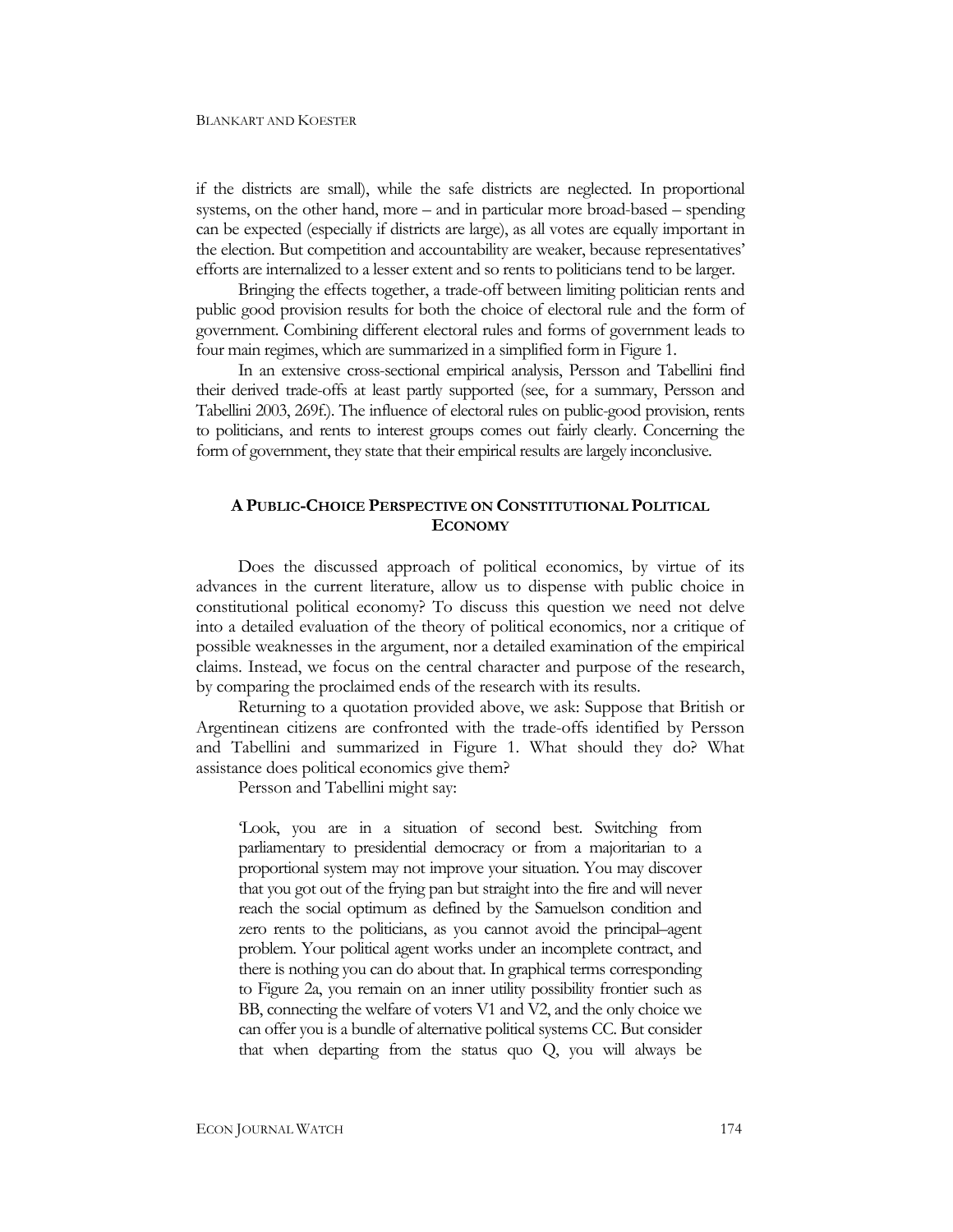confronted with a trade-off between securing public good provision and limiting rents to politicians.'

This approach is fatalistic. All of the analysis that political economics offers keeps within the narrow range of institutions that dominate the geopolitical status quo. Nothing is said about institutional innovations. This is wrongheaded, as economic analysis, especially constitutional analysis, calls for consideration of creative solutions. The men and women who developed the constitution in the French Revolution and the founding fathers of the American Constitution were imbued with such creativity. They could not have advanced the art and practice of constitutional analysis had they merely concluded that the world is second best and cannot move much beyond the status quo. As in science generally, and especially the social sciences, researchers and philosophers should assume a spirit of *vitalism*, not fatalism.



So why is the approach of political economics so conservative? It is typical that cultural elites hew to the status quo. We notice that political economics refers predominantly to the political science literature and largely neglects the public choice literature. Political science, according to the political scientist Hans J. Morgenthau, can be defined as follows:

Political science deals with the nature, the accumulation, the distribution, the exercise, and the control of power on all levels of social interaction, with special emphasis upon the power of the state (Morgenthau 1948).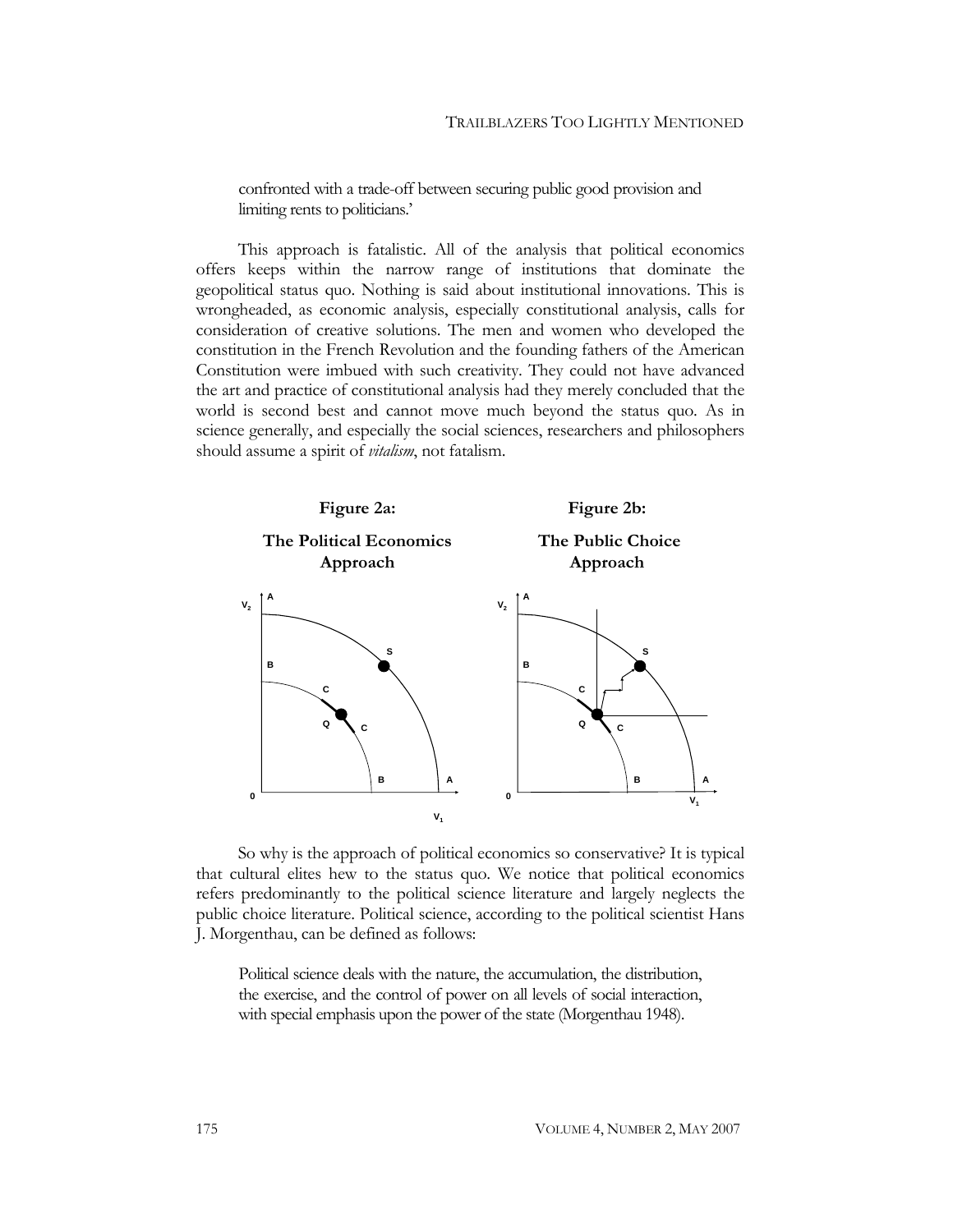According to this definition, political scientists ask: What are the institutions and constraints that allow the accumulation, distribution, exercise, and control of power here and now – and not under some alternative, not yet existing framework? And they focus on coercive capabilities of the state. Political economics fits into this approach, as political scientists analyze how politicians decide when confronted with a set of well-known institutions. Choice is limited by the trade-off in and around the status quo – "between the 45 yard lines," as the analogy to American football goes.

In contrast, public choice scholars, working on the foundations laid especially by Buchanan, do not regard status quo trade-offs as inevitable constraints, but rather as *challenges*. If there is a better potential arrangement beyond the constraint CC – and Persson and Tabellini imply that there is – we may hope to find or create an institutional arrangement to achieve or approach it (see Figure 2b). Public-choice scholars characteristically ask the question: What can be done to go step by step from Q towards S? How can we improve institutions so that we come closer to S? For public choice the relevant question in constitutional analysis is not limited to the effects of existing institutions.

Hence public choice focuses on suggestions for institutional improvements based on constitutional analysis. Happily, the improvements educed by public choice thinking could indeed dissolve large parts of the basic trade-offs discussed so intensively by Persson and Tabellini, as the following examples may illustrate.

One example is public choice's analysis and evaluation of direct democracy. Complementing representative democracy with a referendum will have the effect that the government spends less (imposes lower taxes) when the citizens want lower spending. Likewise, a popular initiative will cause it to spend more if the voters want to have higher expenditures. Using empirical evidence from different countries, public-choice scholars have shown how referenda and initiatives have decisive effects on spending, taxation, and government debt, as government prerogative decreases and accountability increases (for surveys see Kirchgässner, Feld, and Savioz 1999 and Matsusaka 2005)[.6](#page-7-0) 

A second public-choice concept is decentralization. If labor and capital can migrate at low cost to other jurisdictions in a decentralized state, citizens have a larger say under decentralized than under centralized government. Public output becomes more adjusted to local preferences. Studies such as Kirchgässner (2002) show that at least on the local level, on average no cost increases occur in smaller as compared to larger jurisdictions, and scale effects are therefore often negligible.

Both direct democracy and decentralization can, therefore, be seen as important steps towards the social betterment implied by Persson and Tabellini, as their application helps to increase the supply of public goods to the level demanded by the citizens and to restrict the rents of politicians by giving a larger say to the citizens.

<span id="page-7-0"></span><sup>6</sup> Indeed, the political-economics community seems to be not totally unaware of this. In a footnote, Persson and Tabellini (2003, 5) quote one older study by Pommerehne and Frey (1978), but come to the surprising statement that only very limited research has been conducted along these lines.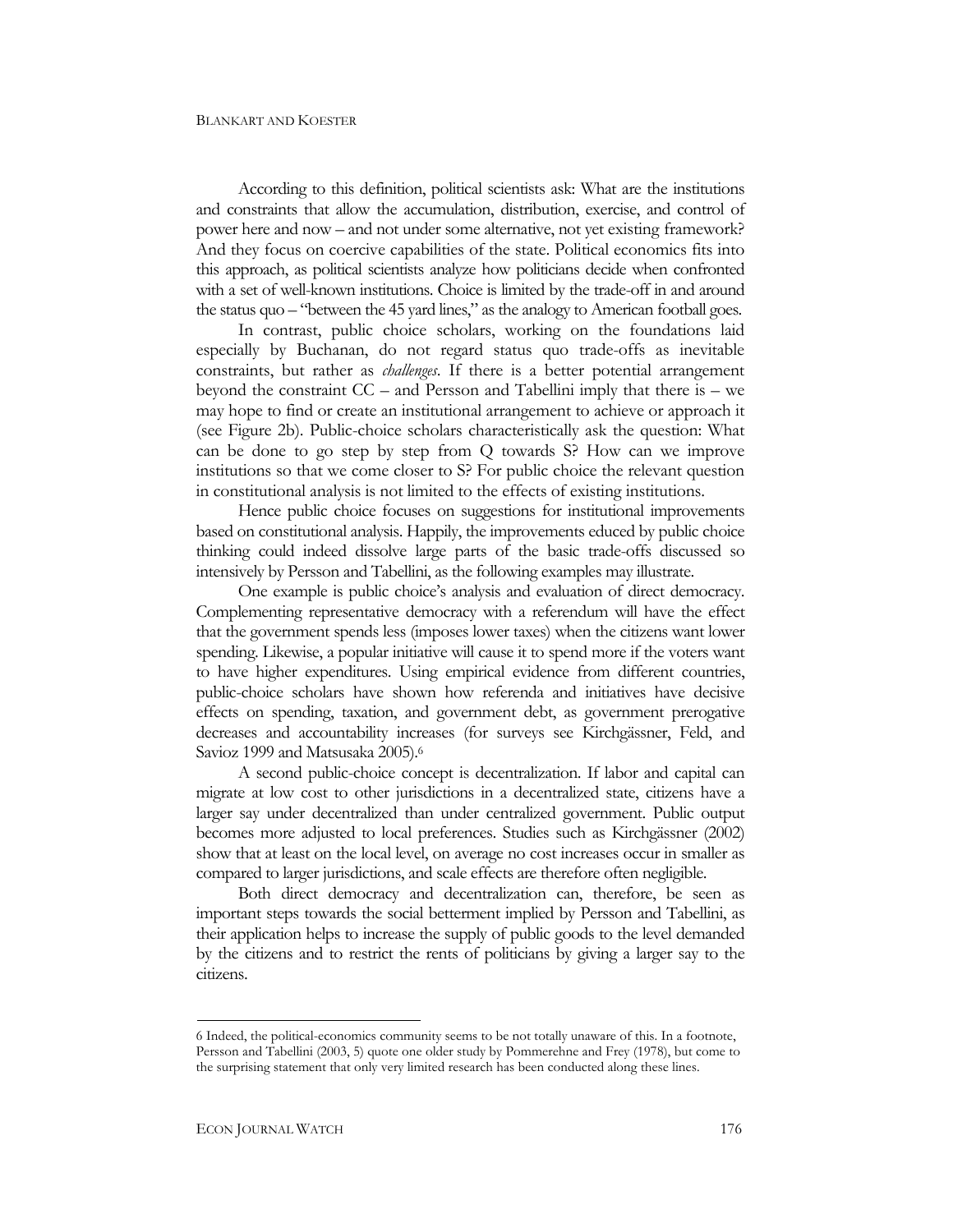#### TRAILBLAZERS TOO LIGHTLY MENTIONED

But public choice has not only educed complementary improvements for existing political systems, but has fundamentally challenged the view that constitutional choice is limited to majoritarian versus proportional electoral rules and presidential versus parliamentary forms of government. For example, Gordon Tullock offers the simple vote-transfer mechanism (1967). Every adult person is a member of the parliament (as in a popular assembly). Citizens can transfer their vote to anyone they so choose. The natural choice is a person whom they expect to have nearly the same preferences and to vote as they would. Those who go to parliament will vote with as many votes as they become the representative of. In this case, the advantages of personality vote (which, in the approach of political economics, is confined to a majoritarian system) can be combined with those of proportional representation. Accountability increases because representative shirking is easily observed, and voters select representatives in a contestable market. As representatives are linked more closely to their voters, the transmission of preferences into politics will be less distorted. Under such a regime, representatives would not necessarily join a fixed coalition, but rather aim at increasing their "re-election" probability by voting issue by issue as closely as possible to their voters' preferences. And the government would no longer be either parliamentary or presidential (in the American sense). The parliament may rather appoint an executive board (like the Federal Council in Switzerland), or the citizens elect a president whose function is to arrange compromises and majorities in the parliament. To prevent free-riding, exploitation of minorities, and cycling, the parliament could decide by qualified majority rule or by one of the simple voting procedures such as voting by veto (Mueller 1978, 1984) or Hylland-Zeckhauser's point voting procedure (Hylland-Zeckhauser 1979), so that the decisions come closer to those under unanimity rule without causing high transactions costs. Taken together, the vote-transfer mechanism, an executive board in the parliament, and a voting procedure such as voting by veto would lead to political outcomes closer to the "social optimum" than any of the political systems discussed by Persson and Tabellini (for further details see Blankart and Mueller 2002, 2004).

Hence we conclude that the contribution of political economics to the study of constitutional political economy is confined to the small "neighborhood" of the status quo; and therefore is far from displacing public choice. In particular, its almost complete disregard for public choice prevents political economics from facing the central and most important question in constitutional political economy: how to design a constitution that best aligns public policy with individual preferences? As innovation in government is clearly required, the question calls for criticism of the status quo. [7](#page-8-0) 

<span id="page-8-0"></span><sup>7</sup> Much more creative than the works by Persson and Tabellini is the book *The Grabbing Hand* by Andrei Shleifer and Robert Vishny (1999), in which the authors are searching for superior institutional designs for privatization, prevention of corruption, and means of supporting market-oriented politicians in foreign-aid policy.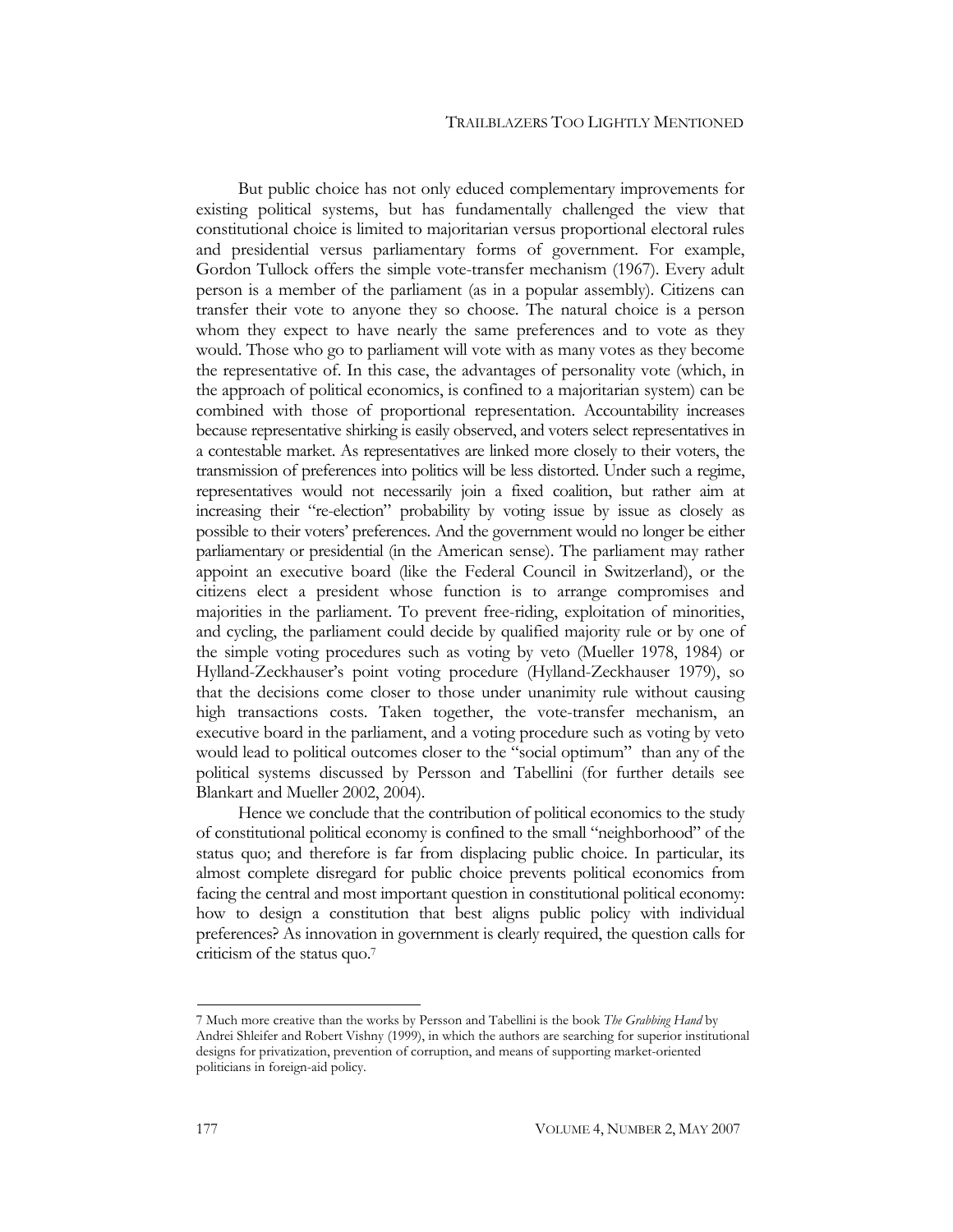## **A SCIENTIFIC REVOLUTION?**

If we translate the statements of Acemoglu – discussed in the introduction of this article - into the theory of Thomas Kuhn (Kuhn 1962), he states that Persson and Tabellini´s work on the economic effects of constitutions reflects a paradigm shift. In Kuhn's view a paradigm shift occurs if a new approach emerges that is more plausible, is better able to explain empirical phenomena, and is in part or in whole incompatible with the existing paradigm (Kuhn 1962, Lakatos 1970). It is important to notice that this replacement occurs (as Lakatos pointed out) only if the new alternative theory contains "corroborated excess empirical content" over predecessors or rival theories – meaning that unless the new theory explains both what was explained before and new facts as well, there is no scientific reason to prefer it over the existing stock of literature (Lakatos 1970, 116 et sqq.). This concept implies as well that once a paradigm shift occurs, large parts of the preceding literature become dispensable.

In our view the achievements of Persson, Tabellini et al in constitutional political economy are not so outstanding. They focus almost exclusively on trade-offs within existing representative democracies and miss the central question of constitutional analysis: how to improve the alignment of public policy with individual preferences. Therefore their research is not able to replace public choice in this field and there is no indication of a paradigm shift. They cannot explain what was explained before by public choice and new facts as well. Quite the contrary: Public choice explanations continue to be more convincing in central fields of analysis common to both approaches. This is especially true of the newer contributions of Persson and Tabellini, which ignore public choice research almost entirely.

#### **WHAT'S THE DIFFERENCE?**

What are the reasons for the differences in the work of Persson and Tabellini and the public choice tradition? Are there more fundamental reasons why Persson and Tabellini reach different conclusions than public choice, and ignore the public choice tradition?

We would like to discuss especially two basic differences that distinguish the two approaches, leading to different questions, different research designs, and consequently different analytical results, namely: (1) the point of reference, and (2) the importance assigned to individual liberty.

**1. Consent versus conflict:** Political economics and public choice have different points of reference. Political economics starts its analysis within the framework of existing representative democracy (Persson and Tabellini 2000, 251 et sqq) and focuses on the coercive capabilities of the state. Within this framework political decisions are legitimate if they are supported by a majority of votes. As majority decisions allow for the exploitation of minorities, the main topics within political economics are redistributive conflicts. This is reflected in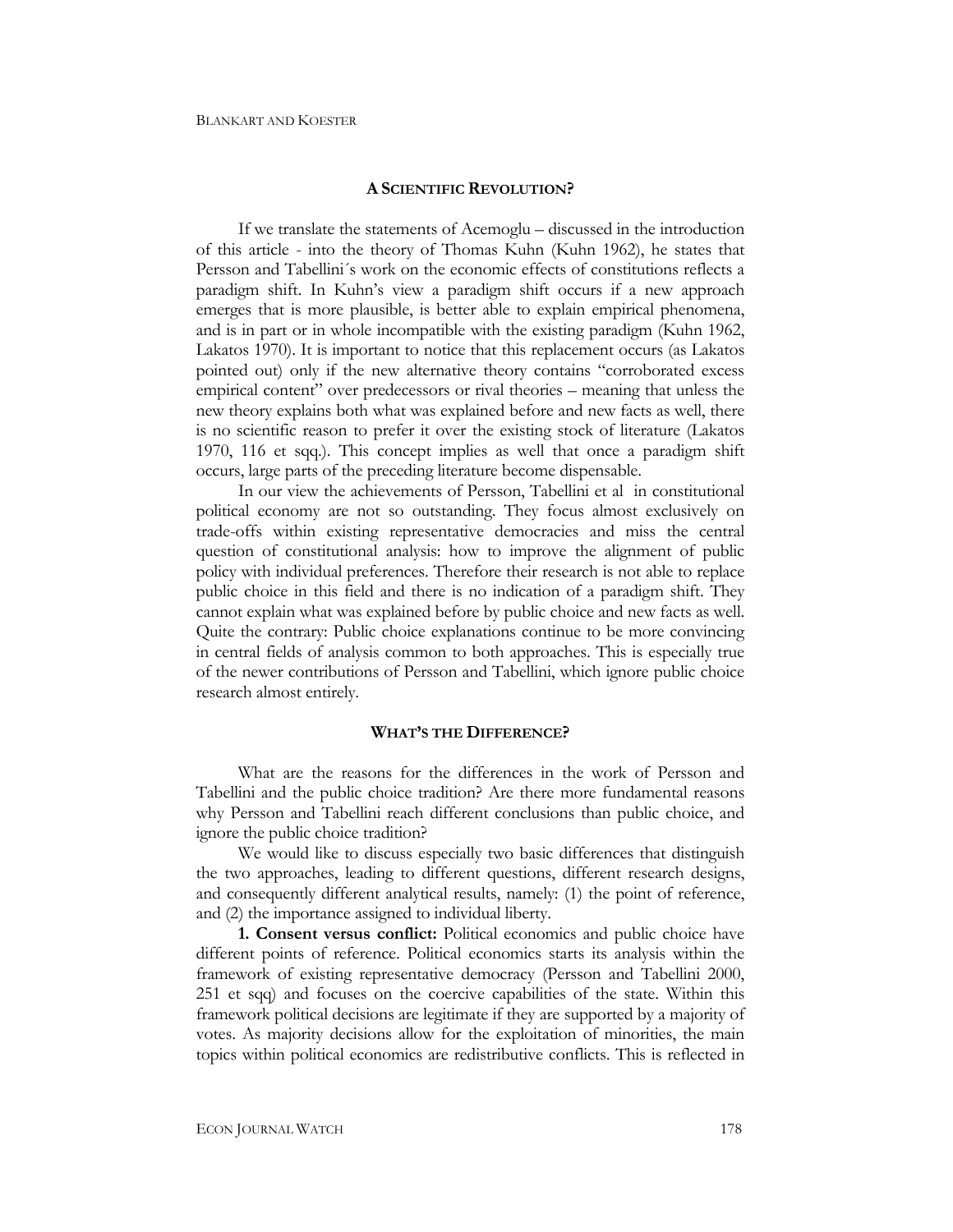the overview article "Political Economics and Public Finance" (Persson and Tabellini 2002), where the existing literature is classified along the dimensions of one-dimensional redistributive conflict, multidimensional redistributive conflict, and analysis of the effects of different constitutional arrangements on redistribution. The analytical results of political economics are therefore mostly trade-offs between different second-best solutions for redistributive conflicts within the political systems of representative democracies.

Public choice on the other hand starts at the level of the individual. The yardstick for the general legitimacy of the state and its decisions is the willingness of each citizen to belong to a state and accept its decisions. Thus, public choice holds voluntarism as a core consideration of constitutionalism (Buchanan 1954). Institutionally, the point of reference of public-choice scholars lies in the model of Wicksell (1896), in which a commonly elected parliament (which represents the preferences of all citizens) decides (nearly) unanimously, i.e., it bargains till (near) unanimity is reached. This process ensures that all preferences – and not just the preferences of a majority – are accounted for in the final decision. Deviations from unanimity are only acceptable if bargaining costs would otherwise be prohibitively high. New research in public choice is intended to reduce these costs by new voting procedures such as those mentioned here.

Based on this approach, public choice scholars see their main task as developing arrangements that facilitate voluntary society. This distinguishes them sharply from the approach of Persson and Tabellini.

**2. Liberty versus abstract efficiency:** Based on the different points of reference, the two approaches derive different criteria to evaluate political decisions and political institutions. Persson and Tabellini assign central importance to efficiency considerations of political decisions within representative democracy (Ursprung 2003, 224 et sqq). The efficiency is abstract, even mathematical, in that it resembles output:input ratios in mathematical functions, with no concern for the human processes *per se*. External consequences, not choices, are all that matter Typical questions asked by Persson and Tabellini are: Presidential or parliamentary?, Majoritarian or proportional? The criteria to evaluate these institutional arrangements are comparisons of efficiency in categories like underprovision of public goods versus rents to politicians.

Public choice scholars on the other hand argue that abstract efficiency considerations are not the only criteria. Like the American Founders, they assign great importance to individual liberty as a criterion to evaluate political decisions and institutions. The concern for liberty flows partly from the Smithian presumption that liberty generates wealth, partly from the presumption that liberty, and the consequent individual moral responsibility, generates good moral and spiritual consequences. That is why vital explorations like Buchanan's classic essay "Natural and Artifactual Man" (1979) belong naturally to the public choice character of political economy: "Man wants more liberty to become the man he wants to become" (112). The extent of liberty—freedom from governmental attenuations of one's property and freedom of association—is one of the criteria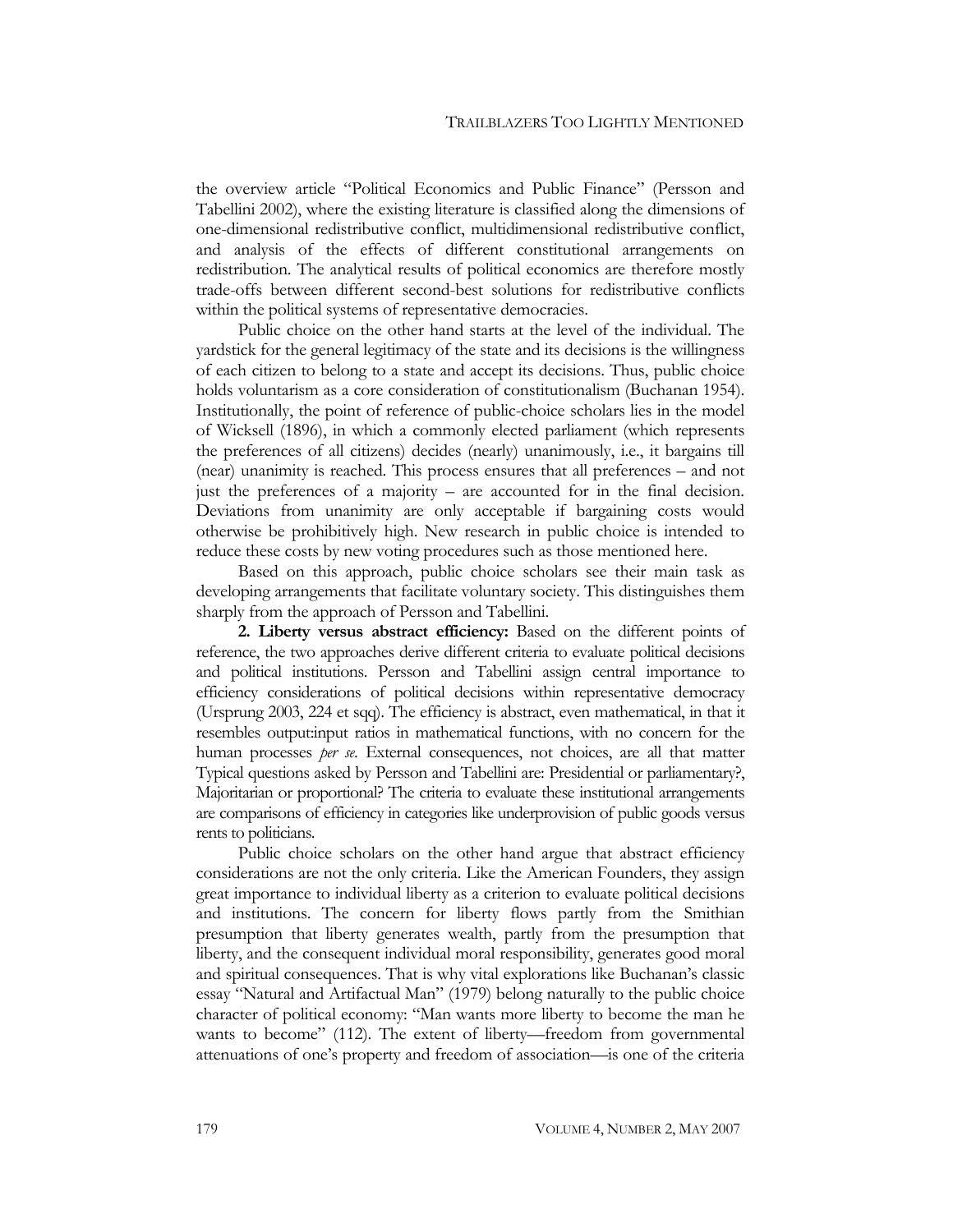upon which a political system should be judged. A typical question asked by public choice is therefore how we can improve the institutions of representative democracy to increase individual liberty and limit imposition, exploitation, and degradation by governmental means (Buchanan and Congleton 1998). In Persson and Tabellini´s work, in contrast, liberty is absent (as in so much of economics training; see Johansson 2004). Their policy conclusions, therefore, despite the integration of political processes, often are not much different from those of a benevolent dictator. Public choice, however, integrates a calculus of individual liberties and comes therefore to largely different questions, results, and advice.

#### **CONCLUSION**

For many economists, James Buchanan was a trailblazer, founding the paradigm of public choice in political economy and revolutionizing the way economists see and analyze the state. Especially upon the basis of his works, the fields of public choice and constitutional political economy emerged, to which a large family of researchers adhere.<sup>[8](#page-11-0)</sup> For this Buchanan was awarded a Nobel Prize.

As remarkable as it may seem, current works completely ignore this research tradition and assume that it is best to "start from scratch" in political-economic analysis.

We have tried to show that such naïveté does not lead to even rediscovery of the wheel, but rather misses central points. This is epitomized by the fact that the contributions of Persson and Tabellini on constitutional political economy have been unable to provide any meaningful advice for institutional decision – their explicitly declared scientific goal!

Scientific trailblazers open new horizons for research and should be honored for doing so by the academic community. To recognize work as pioneering and important is probably the highest academic compliment a researcher can get, and that is what Acemoglu wanted to confer in his praise for Persson and Tabellini.

Merely following existing trails makes scientific quantum leaps impossible. But to close one's eyes and pretend to be where no one has been before is to harm the people who may use the pioneers' insights to improve their political systems.

<span id="page-11-0"></span><sup>8</sup> See Dennis Mueller (1985) for the relationship of the public-choice paradigm and the Public Choice Society.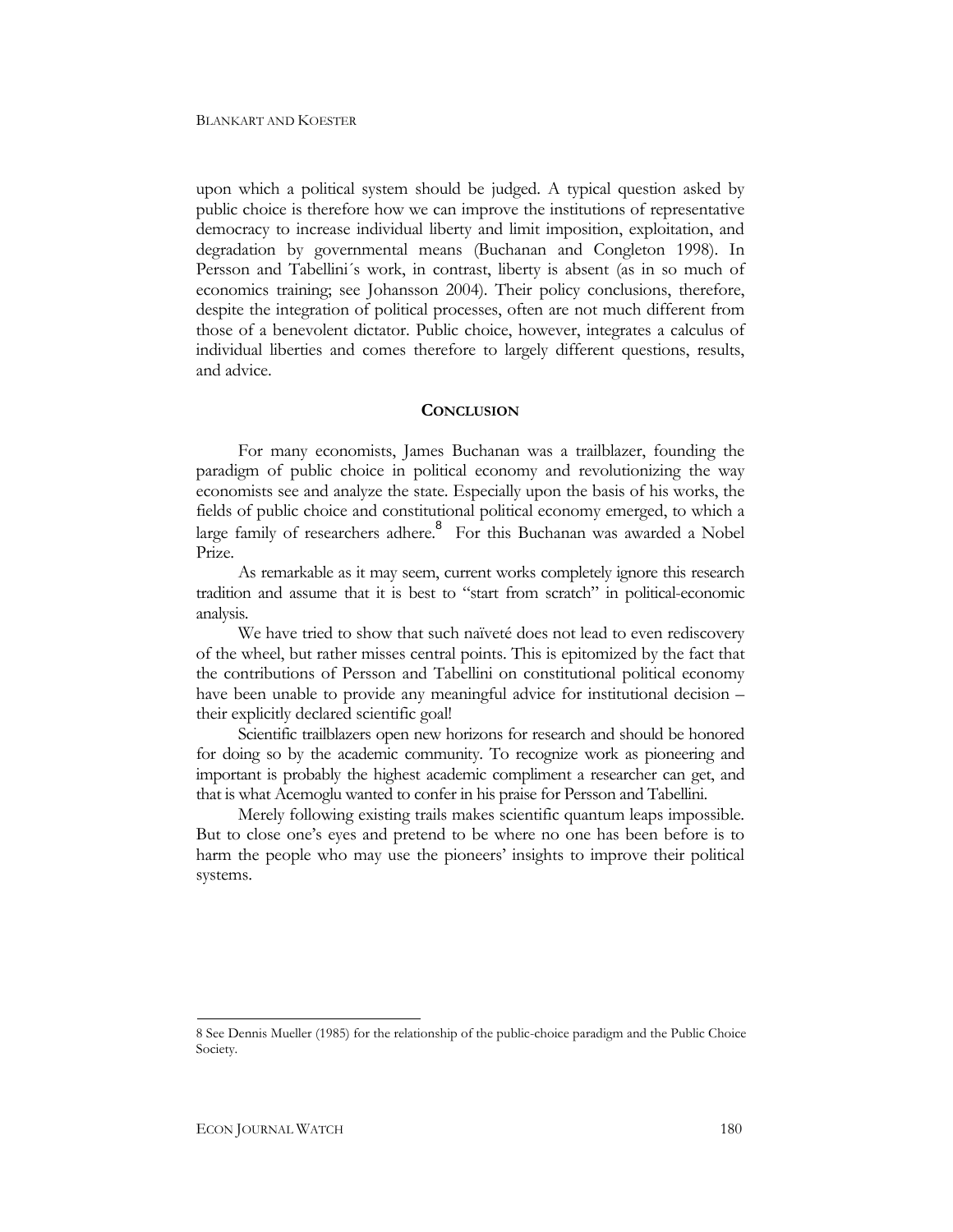## **REFERENCES**

- **Acemoglu, Daron**. 2005. Constitutions, Politics, and Economics: A Review Essay on Persson and Tabellini's The Economic Effects of Constitutions. *Journal of Economic Literature* 43 (4): 1025–1048.
- **Alesina, Alberto, Torsten Persson, Guido Tabellini**. 2006. Reply to Blankart and Koester's Political Economics versus Public Choice: Two Views of Political Economy in Competition. *Kyklos. International Review for Social Science* 59(2): 201– 208.
- **Ashenfelter, Orley C., and Stanley Kelley Jr**. 1975. Determinants of Participation in Presidential Elections, *Journal of Law and Economics* 18 (3): 695–733. [Link](http://ideas.repec.org/a/ucp/jlawec/v18y1975i3p695-733.html).
- **Blankart, Charles B., and Dennis C. Mueller**. 2002. Alternativen der Parlamentarischen Demokratie. *Perspektiven der Wirtschaftspolitik* 3 (1): 1–21.
- **Blankart, Charles B., and Dennis C. Mueller. 2004**. The Advantages of Pure Forms of Parliamentary Democracy over Mixed Forms. *Public Choice* 122: 431–453.
- **Blankart, Charles B., and Gerrit B. Koester**. 2006. Political Economics versus Public Choice. *Kyklos. International Review for Social Science* 59 (2): 171–200.
- **Buchanan, James M**. 1954. Individual Choice in Voting and the Market. *Journal of Political Economy* 62: 334–343.
- **Buchanan, James M., and Gordon Tullock**. 1962. *The Calculus of Consent*. Ann Arbor: University of Michigan Press. *[Link.](http://www.econlib.org/library/Buchanan/buchCv3Contents.html)*
- **Buchanan, James M**. 1979. *Natural and Artifactual Man. What Should Economists Do?* Indianapolis: Liberty Fund.
- **Buchanan, James M., and Roger D. Congleton**. 1998. *Politics by Principle, Not Interest: Towards Nondiscriminatory Democracy.* Cambridge: Cambridge University Press.
- **Crain, Mark W., and Robert D. Tollison. 1979**. The Executive Branch in the Interest-Group Theory of Government. *Journal of Legal Studies* 8(3): 555–567.
- **Downs, Anthony**. 1957. *An Economic Theory of Democracy.* Boston: Addison Wesley.
- **Frey, Bruno S**. 1999. *Economics as a Science of Human Behaviour. Towards a New Social Science Paradigm.* Boston, Dordrecht, London: Kluwer Academic Publishers.
- **Grofman, Bernard**. 2004. Reflections on Public Choice. *Public Choice* 118(1-2): 31-51.
- **Hylland, Aanund, and Richard Zeckhauser**. 1979. A Mechanism for Selecting Public Goods When Preferences Must Be Elicited. *KSG Discussion Paper* 70D. Harvard University, Cambridge, MA.
- **Johansson, Dan**. 2004. Economics Without Entrepreneurship or Institutions: A Vocabulary Analysis of Graduate Textbooks. *Econ Journal Watch* 1 (3): 515–538. [Link](http://www.econjournalwatch.org/main/intermedia.php?filename=JohanssonPractice1December2004.pdf)
- **Kimenyi, S., W.F. Shughart II, and R.D. Tollison**. 1985. What Do Judges Maximize? *Journal of Public Finance and Public Choice* (3) 189–199.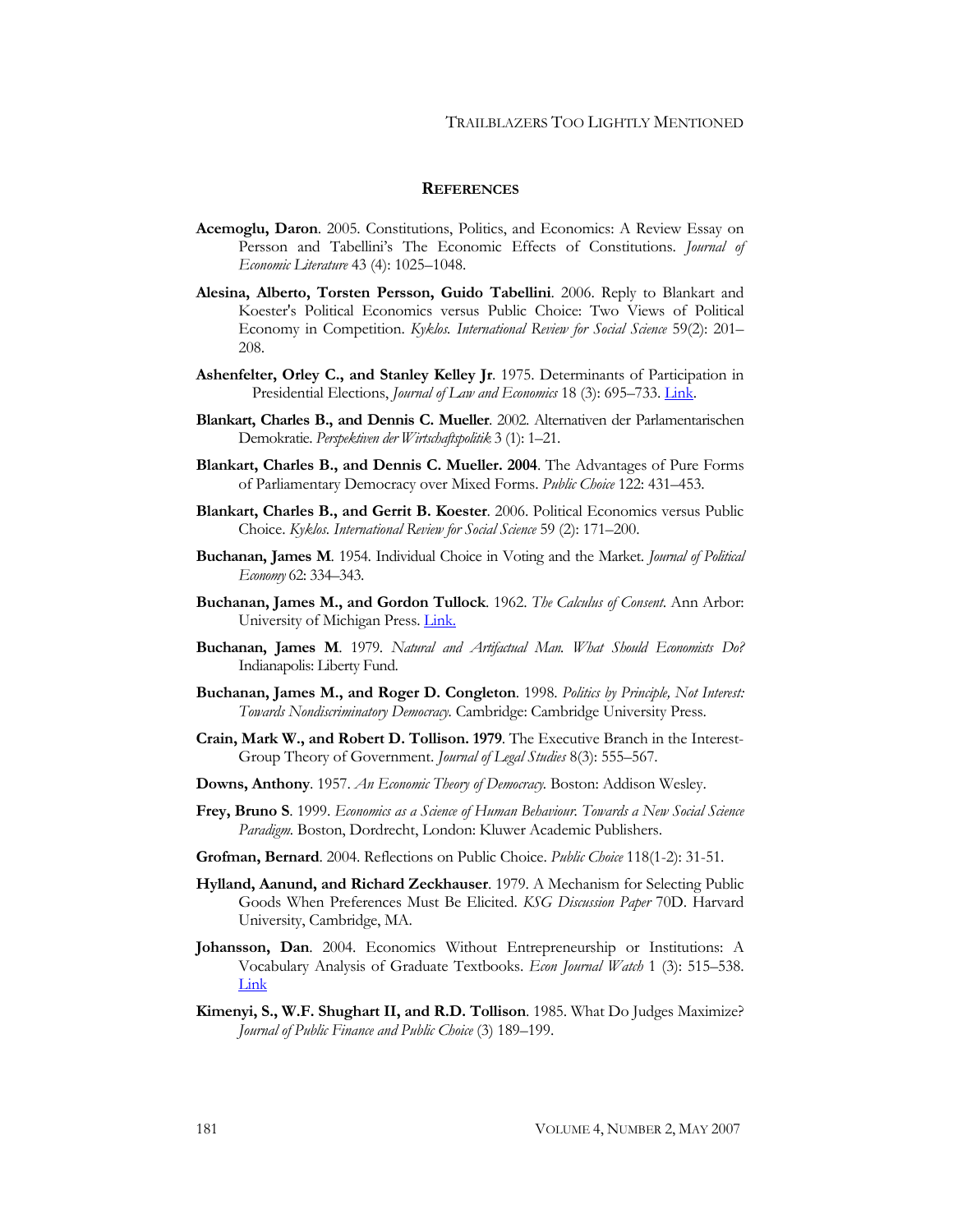- **Kirchgässner, Gebhard**. 2002. Föderalismus und Staatsquote. In *Der Preis des Föderalismus*, ed. Uwe Wagschal and Hans Rentsch, 70–91. Zürich: Orell Füssli.
- **Kirchgässner, Gebhard, Lars P. Feld, and Marcel R. Savioz**. 1999. *Die direkte Demokratie: Modern, erfolgreich, entwicklungs- und exportfähig*. Basel, München: Helbing und Lichtenhahn/Vahlen.
- **Kuhn, Thomas S**. 1962. *The Structure of Scientific Revolutions*. Chicago: University of Chicago Press.
- **Lakatos, Imre**. 1970. *The Methodology of Scientific Research Programs: Philosophical Papers*. *Volume I*. New York: Cambridge University Press.
- **Lipset, Seymour Martin**. 1959. Some Social Requisites of Democracy: Economic Development and Political Legitimacy. *American Political Science Review* 53(1): 69– 105.
- **Matsusaka, John G**. 2005. Direct Democracy Works. *Journal of Economic Perspectives* 19 (2): 185–206.
- **Mitchell, William C**. 2001. The Old and New Public Choice: Chicago versus Virginia. In *The Elgar Companion to Public Choice,* ed. William F. Shughart and Laura Razzolini, 3– 32. Cheltenham: Edward Elgar.
- **Morgenthau, Hans J**. 1948. *Politics Among Nations: The Struggle for Power and Peace*. New York: Knopf.
- **Mueller, Dennis C**. 1978. Voting by Veto. *Journal of Public Economics* 10: 57–75.
- **Mueller, Dennis C**. 1984. Voting by Veto and Majority Rule. In *Public Finance and the Quest for Efficiency*, ed. Horst Hanusch, 69–86. Detroit : Wayne State University Press.
- **Mueller, Dennis C**. 1985. *The Virginia School of Public Choice*. mimeo.
- **Mueller, Dennis C**. 1996. *Constitutional Democracy*. New York: Oxford University Press.
- **Mueller, Dennis C**. 2003. *Public Choice III*. Cambridge and New York: Cambridge University Press.
- **Niskanen, William A**. 1975. Bureaucrats and Politicians. *Journal of Law and Economics* 18 (3): 617–644.
- **Persson, Torsten and Guido Tabellini**. 2000. *Political Economics*. Cambridge: MIT Press.
- **Persson, Torsten and Guido Tabellini**. 2002. Political Economics and Public Finance. In *Handbook of Public Economics. Volume 3*, ed. Alan J. Auerbach and Martin Feldstein. Amsterdam: North Holland.
- **Persson, Torsten and Guido Tabellini. 2003**. *The Economic Effects of Constitutions*. Cambridge: MIT Press.
- **Persson, Torsten; Gerard Roland, and Guido Tabellini**. 1998. Towards Micropolitical Foundations of Public Finance. *European Economic Review* 42: 685–694.
- **Pommerehne, Werner W. and Bruno S. Frey**. 1978. Bureaucratic Behavior in Democracy: A Case Study. *Public Finance* 33: 98–112.

ECON JOURNAL WATCH 182